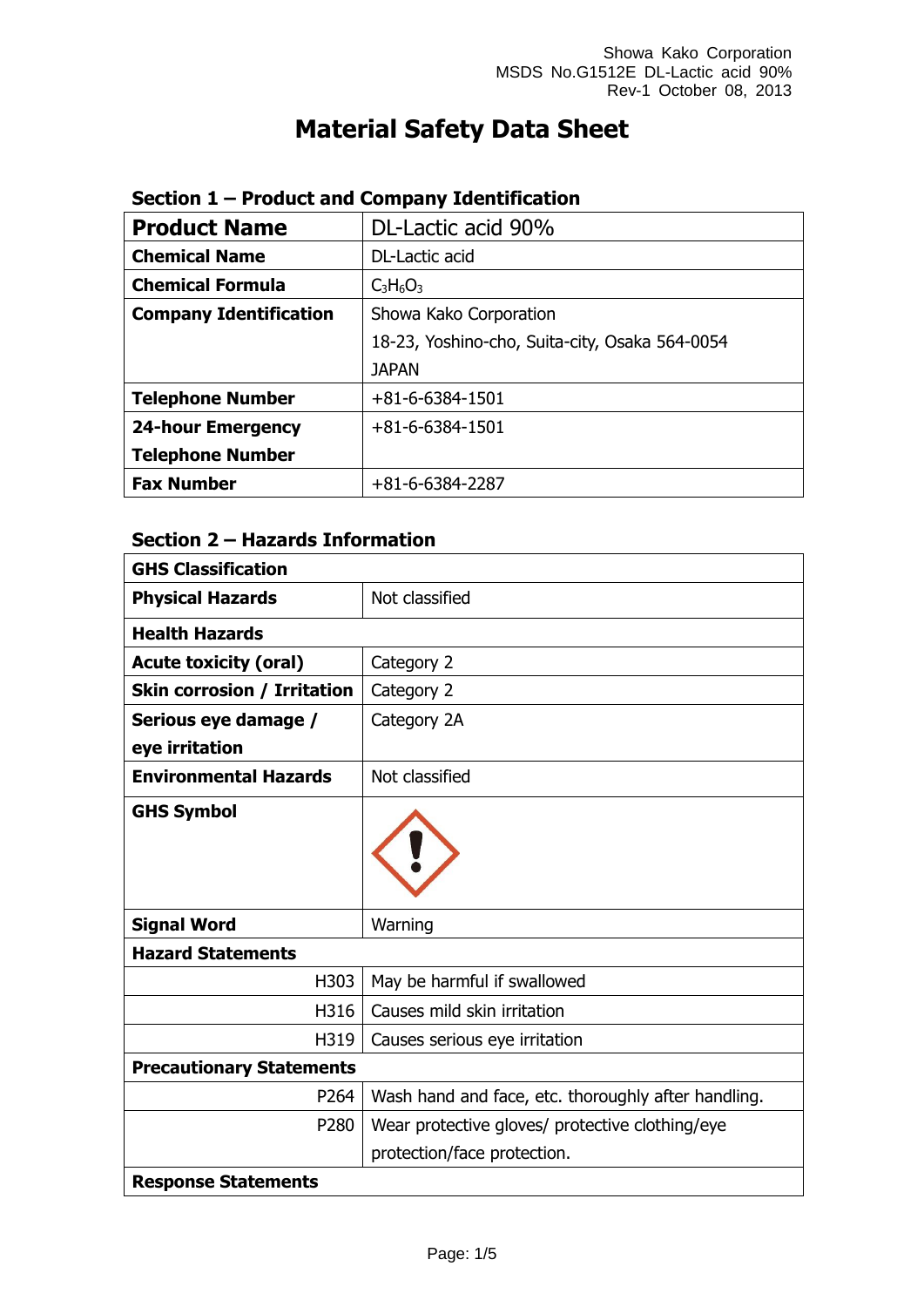Showa Kako Corporation MSDS No.G1512E DL-Lactic acid 90% Rev-1 October 08, 2013

| <b>Storage Statements</b> | unwell.<br>None                                           |  |
|---------------------------|-----------------------------------------------------------|--|
|                           |                                                           |  |
|                           |                                                           |  |
| P312                      | Call a POISON CENTER or doctor/physician if you feel      |  |
| P332+P313                 | If skin irritation occurs: Get medical advice/attention.  |  |
| P337+P313                 | If eye irritation persists: Get medical advice/attention. |  |
|                           | do. Continue rinsing.                                     |  |
|                           | minutes. Remove contact lenses, if present and easy to    |  |
| P305+P351+P338            | IF IN EYES: Rinse cautiously with water for several       |  |

#### **Section 3 – Composition and Information on Ingredients**

| <b>Substance/Mixture</b> | Substance            |
|--------------------------|----------------------|
| <b>Chemical Name</b>     | DL-Lactic acid       |
| CAS#                     | 598-82-3             |
| <b>Percent</b>           | $90.0 - 92.0\%$ min. |

### **Section 4 – First Aid Measures**

| <b>Eyes</b>       | Immediately flush eyes with copious amounts of water for at least 15      |
|-------------------|---------------------------------------------------------------------------|
|                   | minutes, occasionally lifting the upper and lower eyelids. Consult an     |
|                   | ophthalmologist.                                                          |
| <b>Skin</b>       | Remove contaminated clothing and shoes. Flush skin with copious           |
|                   | amount of water for at least 15 minutes while removing contaminated       |
|                   | clothing and shoes. Consult a physician if symptoms occur.                |
| <b>Ingestion</b>  | Immediately wash out mouth with plenty of water and give 1-2 cupfuls      |
|                   | of water or milk if victim is conscious and alert. Never give anything by |
|                   | mouth to unconscious person. Consult a physician.                         |
| <b>Inhalation</b> | Remove to fresh air. If not breathing give artificial respiration. If     |
|                   | breathing is difficult, give oxygen. Call a physician if necessary.       |

#### **Section 5 – Fire Fighting Measures**

| <b>Flash Point</b>               |                                     | No data found                                       |
|----------------------------------|-------------------------------------|-----------------------------------------------------|
| <b>Autoignition</b>              |                                     | No data found                                       |
| <b>Explosion Limits</b><br>Lower |                                     | No data found                                       |
|                                  | <b>Upper</b>                        | No data found                                       |
| <b>Extinguish Media</b>          | Water, powder, carbon dioxide, foam |                                                     |
| <b>Firefighting Instructions</b> |                                     | Avoid non-firefighting equipped personnel to enter. |
|                                  |                                     | Extinguish upwind from the fire wearing appropriate |
|                                  |                                     | protective gear.                                    |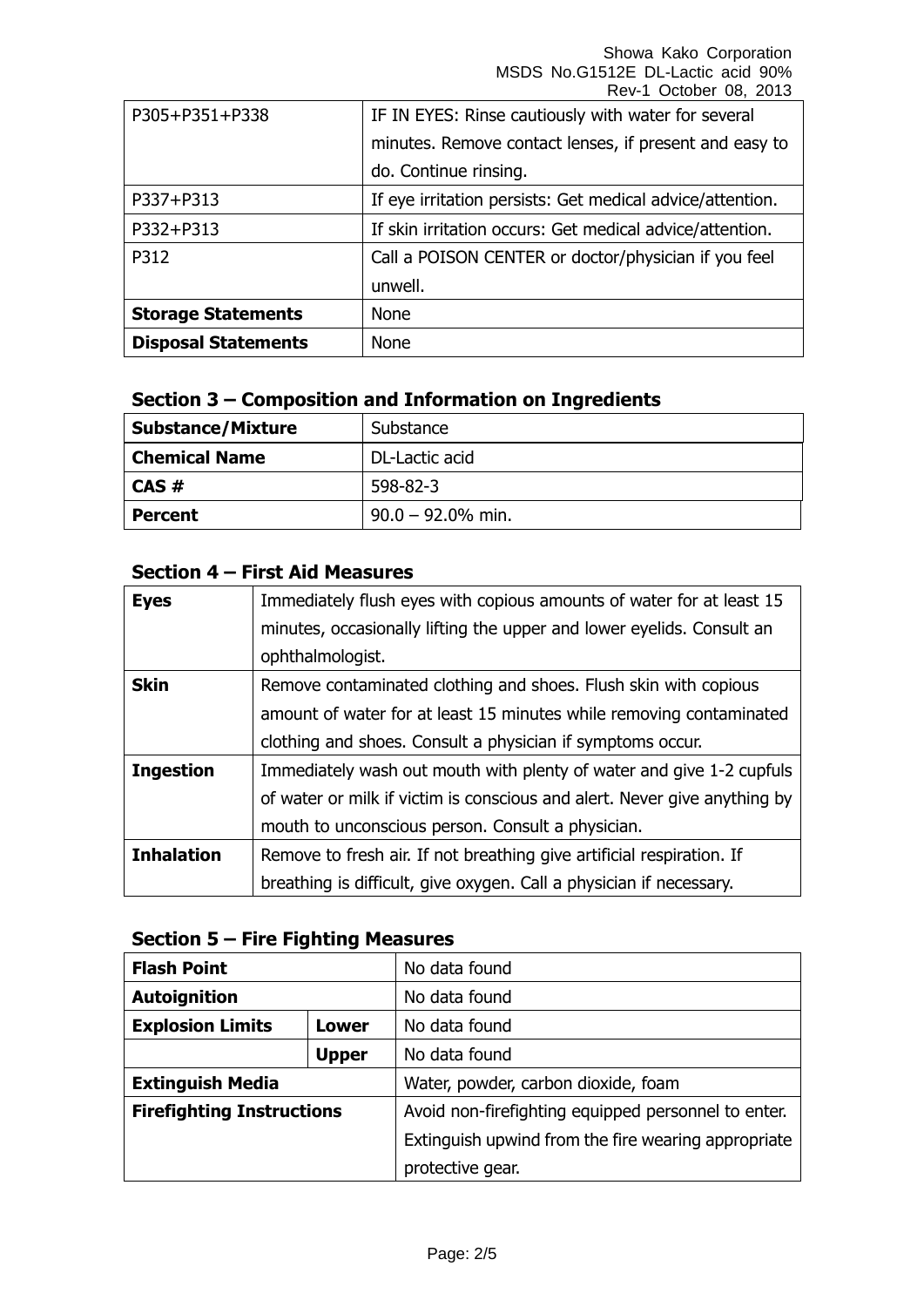#### **Section 6 – Accidental Release Measures**

| Spills/ Leaks | Evacuate area. Provide adequate ventilation. Wear self-contained           |  |
|---------------|----------------------------------------------------------------------------|--|
|               | breathing apparatus, rubber boots and heavy rubber gloves. Sweep up,       |  |
|               | place in a bag and hold for waste disposal. Avoid raising dust. Ventilator |  |
|               | area and wash spill site after material pickup is complete.                |  |

#### **Section 7 – Handling and Storage**

| <b>Handling</b> | Wear appropriate protective gear. Do not contact with eyes, skin and on |
|-----------------|-------------------------------------------------------------------------|
|                 | clothing. Do not inhale. Handle with care. Wash mouth and hand after    |
|                 | handling the material.                                                  |
| <b>Storage</b>  | Keep container tightly closed. Avoid such conditions as direct sunlight |
|                 | and high piling. Store in low-humid dry area.                           |

#### **Section 8 – Exposure Controls, Personal Protection**

| <b>Engineering</b>                   | Facilities storing or utilizing the material should be equipped  |  |
|--------------------------------------|------------------------------------------------------------------|--|
| <b>Controls</b>                      | with an eye wash facilities and a safety shower.<br>Use adequate |  |
|                                      | ventilation to keep airborne concentrations low.                 |  |
| <b>Exposure Limits</b>               | No data found                                                    |  |
| <b>Personal Protective Equipment</b> |                                                                  |  |
| <b>Eyes</b>                          | Safety goggles                                                   |  |
| <b>Skin</b>                          | Rubber gloves                                                    |  |
| <b>Clothing</b>                      | Protective clothing and rubber boots                             |  |
| <b>Respirators</b>                   | Anti-dust mask                                                   |  |

#### **Section 9 – Physical and Chemical Properties**

| <b>Physical State</b> | Liquid                                                  |
|-----------------------|---------------------------------------------------------|
| <b>Appearance</b>     | Colorless - Almost colorless                            |
| <b>Odor</b>           | Nearly odorless                                         |
| <b>Boiling Point</b>  | No data found                                           |
| <b>Melting Point</b>  | No data found                                           |
| <b>Flash Point</b>    | No data found                                           |
| <b>Autoignition</b>   | <b>None</b>                                             |
| <b>Explosibility</b>  | <b>None</b>                                             |
| <b>Vapor Pressure</b> | No data found                                           |
| <b>Vapor Density</b>  | No data found                                           |
| <b>Solubility</b>     | Soluble in: Water, alcohol and acetone                  |
|                       | Insoluble in: Chloroform, n-hexane and carbon disulfide |

#### **Section 10 – Stability and Reactivity**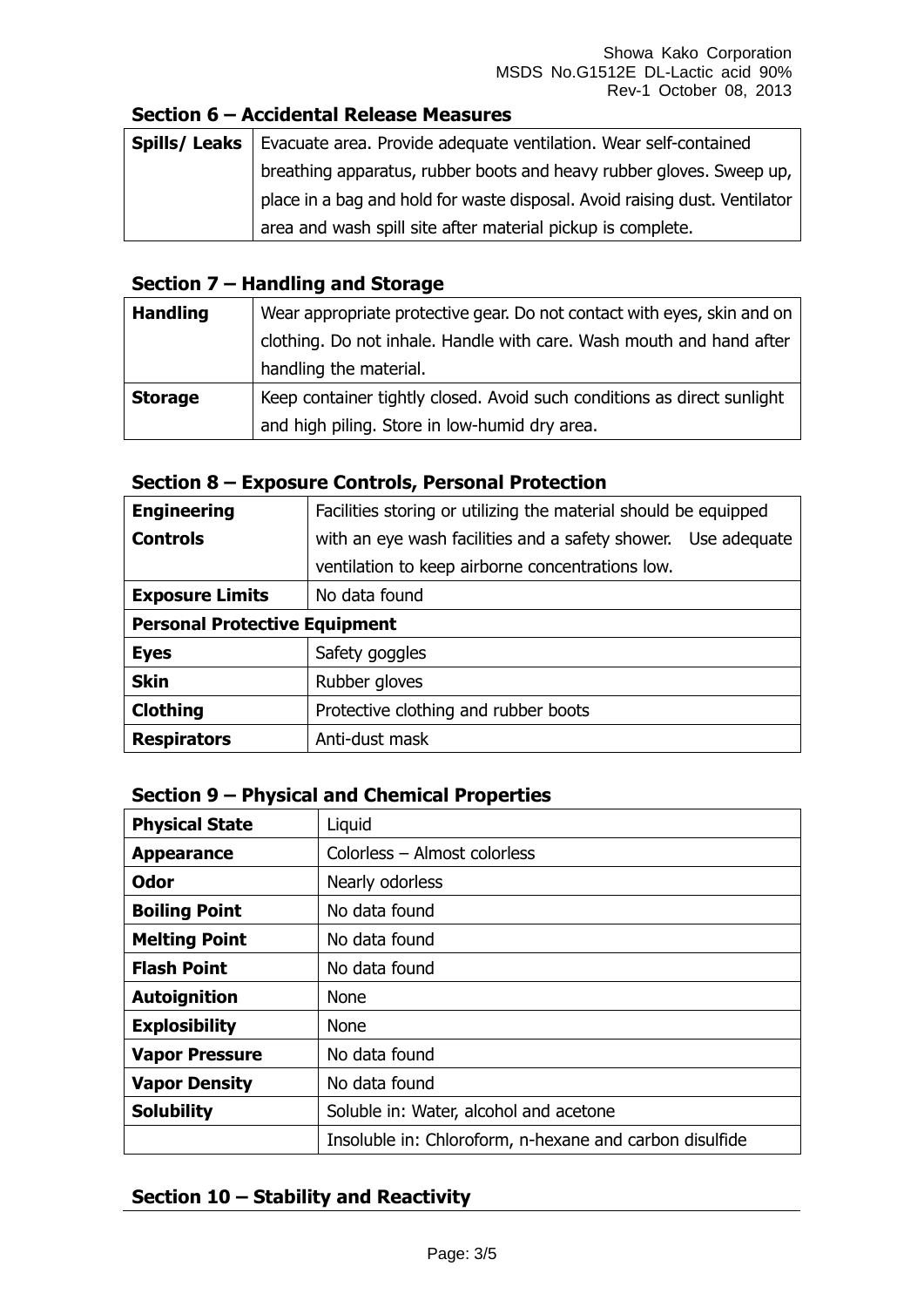|                                              | INGV-I OUIUDGI UU, ZUIJ                 |
|----------------------------------------------|-----------------------------------------|
| <b>Stability</b>                             | Stable under proper conditions          |
| <b>Conditions to avoid</b>                   | Direct sunlight, high temperature, high |
|                                              | humidity and high piling                |
| <b>Incompatibilities with Other Material</b> | Metals, strong oxidizing agents, strong |
|                                              | reducing agents, strong bases and metal |
|                                              | nitrates                                |
| <b>Hazardous Decomposition Product</b>       | Carbon monoxide, carbon dioxide and     |
|                                              | irritating and toxic fumes and gases    |
| <b>Hazardous Polymerization</b>              | Will not occur                          |

#### **Section 11 – Toxicological information**

| <b>RTECS#</b>               | No data found                                |  |
|-----------------------------|----------------------------------------------|--|
| <b>LD50/LC50</b>            | (as anhydrous) oral-rat LD50: 3543 mg/kg     |  |
|                             | oral-mouse LD50: 4878 mg/kg                  |  |
| Carcinogenicity             | No data found                                |  |
| <b>Mutagenicity</b>         | No data found                                |  |
| <b>Reproductive Effects</b> | No data found                                |  |
| <b>Teratogenicity</b>       | No data found                                |  |
| <b>Immunology</b>           | No data found                                |  |
| <b>Irritation</b>           | (as anhydrous) skin-rabbit: 5 mg, 24 hr mild |  |
|                             | eye-rabbit: 750 µg,24 hr sev.                |  |

#### **Section 12 – Ecological Information**

| Ecotoxicity                   | No data found |
|-------------------------------|---------------|
| <b>Environmental Standard</b> | No data found |

#### **Section 13 – Disposal Consideration**

| <b>Disposal Method</b>   | Federal (national), state or local laws and regulations will |  |
|--------------------------|--------------------------------------------------------------|--|
|                          | determine the proper waste disposal method.                  |  |
| <b>Regulation Method</b> | Federal (national), state or local laws and regulations      |  |

#### **Section 14 – Transport Information**

| <b>Shipping Name</b> | Not applicable |  |
|----------------------|----------------|--|
| <b>Hazard Class</b>  | Not applicable |  |
| <b>UN#</b>           | Not applicable |  |
| <b>Packing Group</b> | Not applicable |  |

#### **Section 15 – Regulatory Information**

| <b>United States</b> | <b>TSCA</b> | list<br>−th∆<br>١n<br>- |
|----------------------|-------------|-------------------------|
|                      |             |                         |